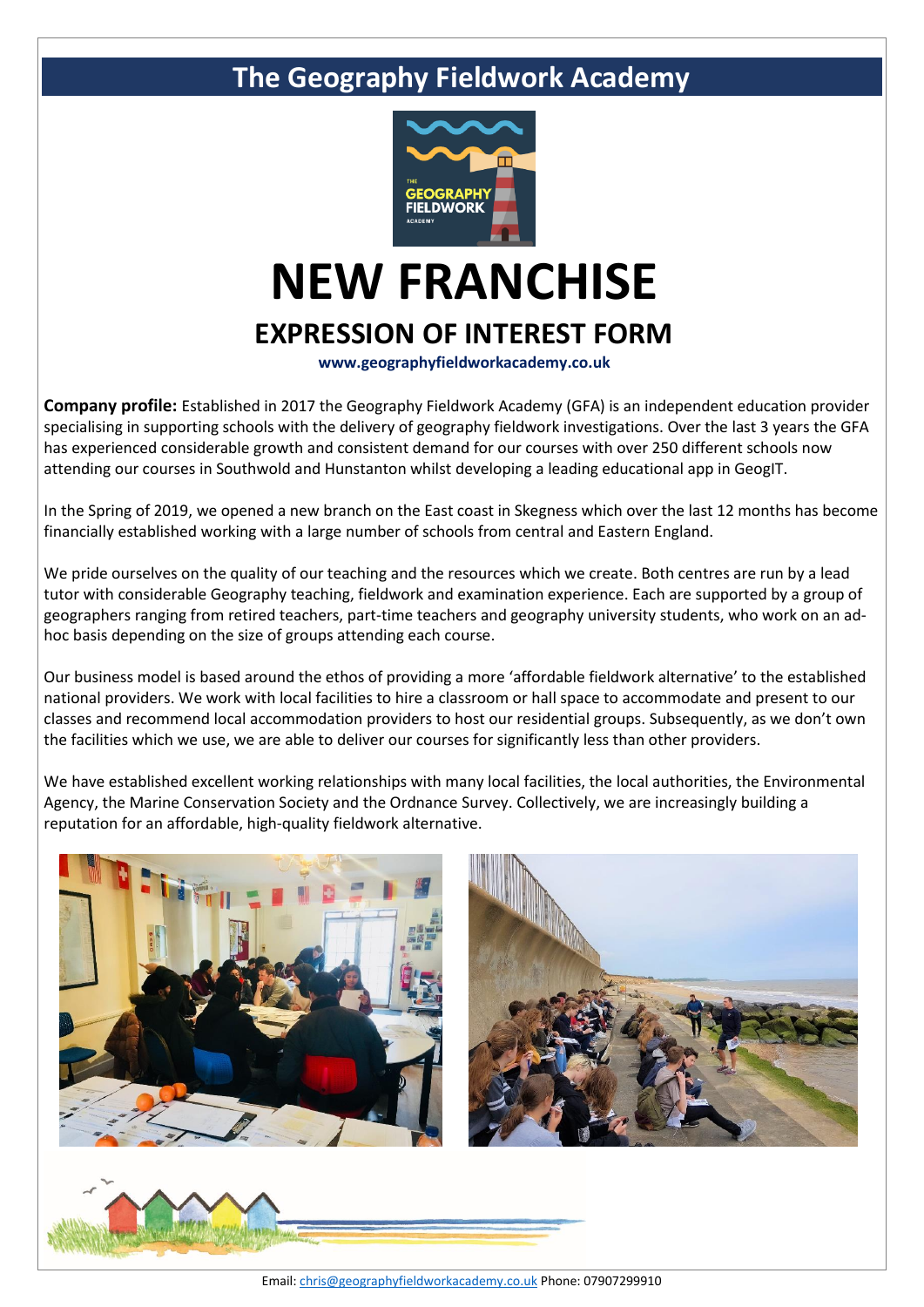Approximately a third of our courses involve local schools visiting as day trips, these are usually KS3 or GCSE students. The majority of our courses however, involve A-level students (aged 17-18) who are required to undertake more detailed investigations and visit us for either a 3 or 4-day residential course. During any given week we generally operate 2 residential 'slots' from Monday am to Wednesday midday and then Wednesday midday to Friday pm. These courses are extremely popular and we have schools signed up to them all year round, during the school term.



### **Future opportunities**

We are currently exploring potential franchising opportunities in new parts of the country to extend our fieldwork locations, with the intention of opening at least one new branch later this year. We are very keen to recruit fantastic, new lead tutors who will contribute to our growth nationally. The GFA aims to be at the forefront of curriculum changes, technological advances and ultimately become the leaders in fieldwork provision and expertise nationally.

At this stage we are inviting 'expressions of interest' from anybody who would like to open and successfully run our next GFA branch, wherever this is! If this is you, please complete the below form and return this to Chris Webster at [chris@geographyfieldworkacademy.co.uk](mailto:chris@geographyfieldworkacademy.co.uk) by the 8<sup>th</sup> March 2020. We will reply to you by the 16th March to respond to your initial application. If we would like to speak to you further about your proposed branch we will send you a full application form which details our 'Route to Start-up' and the franchise agreement. We would welcome a visit to our branch in Southwold, Suffolk to discuss a potential partnership further.







Email[: chris@geographyfieldworkacademy.co.uk](mailto:chris@geographyfieldworkacademy.co.uk) Phone: 07907299910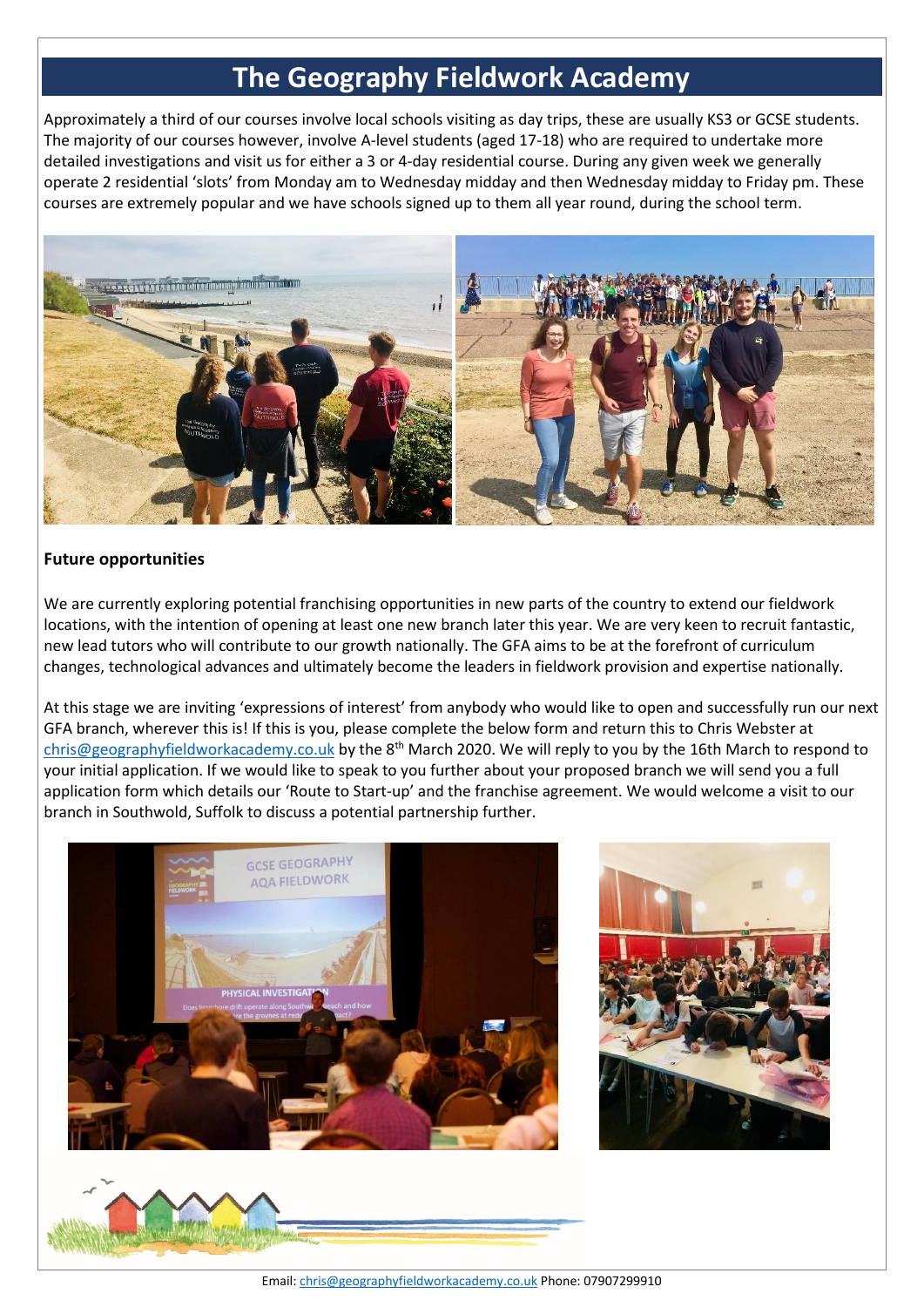| Name of branch leader                                                   |                       |                |                   |
|-------------------------------------------------------------------------|-----------------------|----------------|-------------------|
|                                                                         |                       |                |                   |
|                                                                         |                       |                |                   |
| Email address:                                                          |                       | Mobile number: |                   |
|                                                                         |                       |                |                   |
| <b>Teaching experience:</b>                                             |                       |                |                   |
| Current position / school:                                              |                       |                |                   |
|                                                                         |                       |                |                   |
| Years' experience teaching the following:                               |                       |                |                   |
| <b>KS3 Geography</b>                                                    | <b>GCSE Geography</b> |                | A-level Geography |
|                                                                         |                       |                |                   |
| <b>Experience of leading fieldwork:</b>                                 |                       |                |                   |
|                                                                         |                       |                |                   |
|                                                                         |                       |                |                   |
|                                                                         |                       |                |                   |
|                                                                         |                       |                |                   |
| Exam board experience:                                                  |                       |                |                   |
|                                                                         |                       |                |                   |
| How would you describe yourself as a teacher?                           |                       |                |                   |
|                                                                         |                       |                |                   |
|                                                                         |                       |                |                   |
| How would your students describe you?                                   |                       |                |                   |
|                                                                         |                       |                |                   |
|                                                                         |                       |                |                   |
|                                                                         |                       |                |                   |
| Describe your view of fieldwork and the role it plays within Geography: |                       |                |                   |
|                                                                         |                       |                |                   |
|                                                                         |                       |                |                   |
|                                                                         |                       |                |                   |
|                                                                         |                       |                |                   |
|                                                                         |                       |                |                   |
|                                                                         |                       |                |                   |
|                                                                         |                       |                |                   |
|                                                                         |                       |                |                   |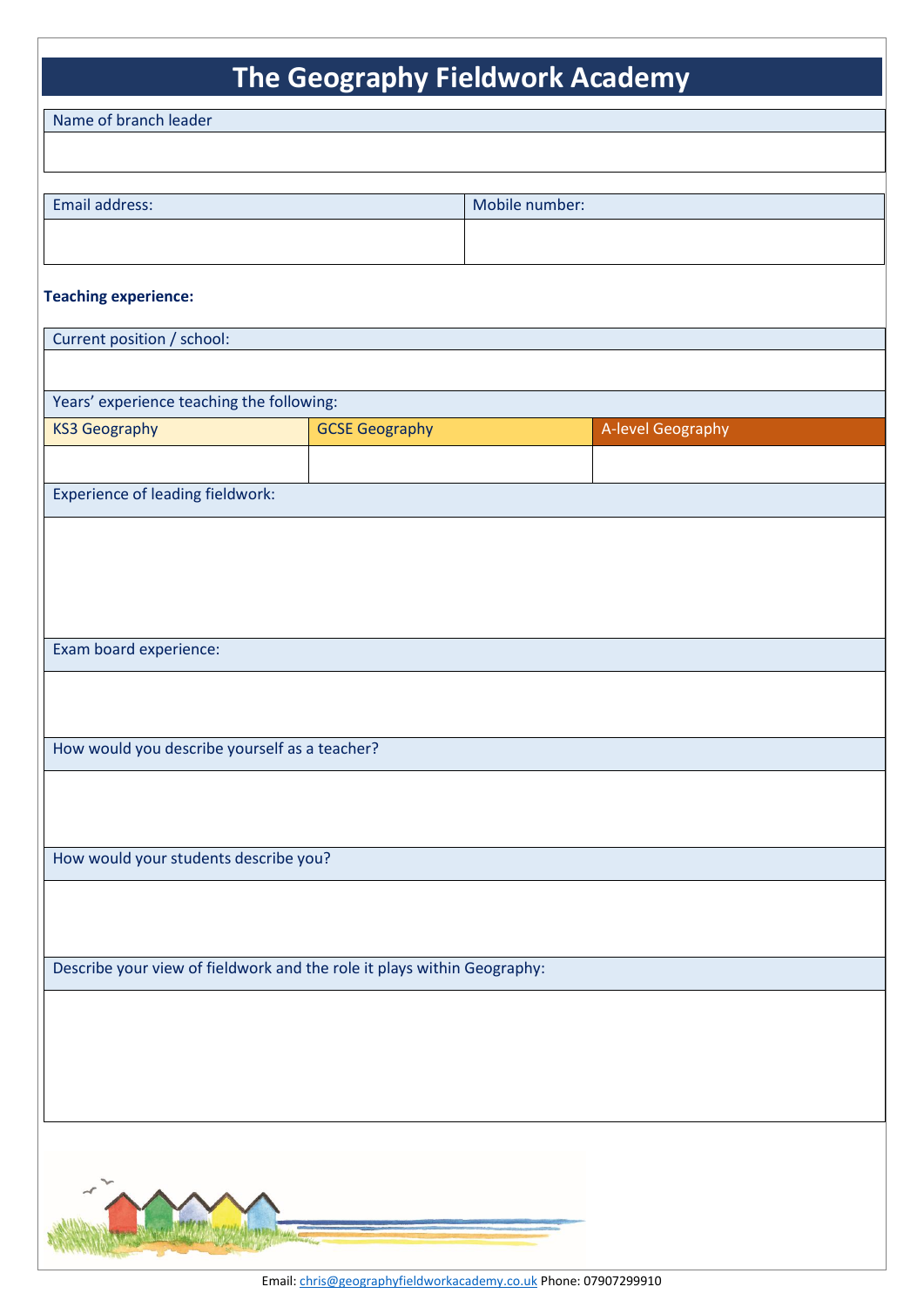#### **Your fieldwork proposal**

Main location of your fieldwork base

Detail the geographical potential of this location (include key locations and issues to investigate)

Are there potential venues with classroom / hall facilities within walking distance of your key fieldwork sites?

Are there potential affordable accommodation facilities within 20-minutes drive of your key fieldwork sites?

### **Your fieldwork team**

Detail who and how you would deliver field courses from this branch (i.e. Would you go part-time? Who could support you?)

Finally, Why do you want to join the Geography Fieldwork Academy?!